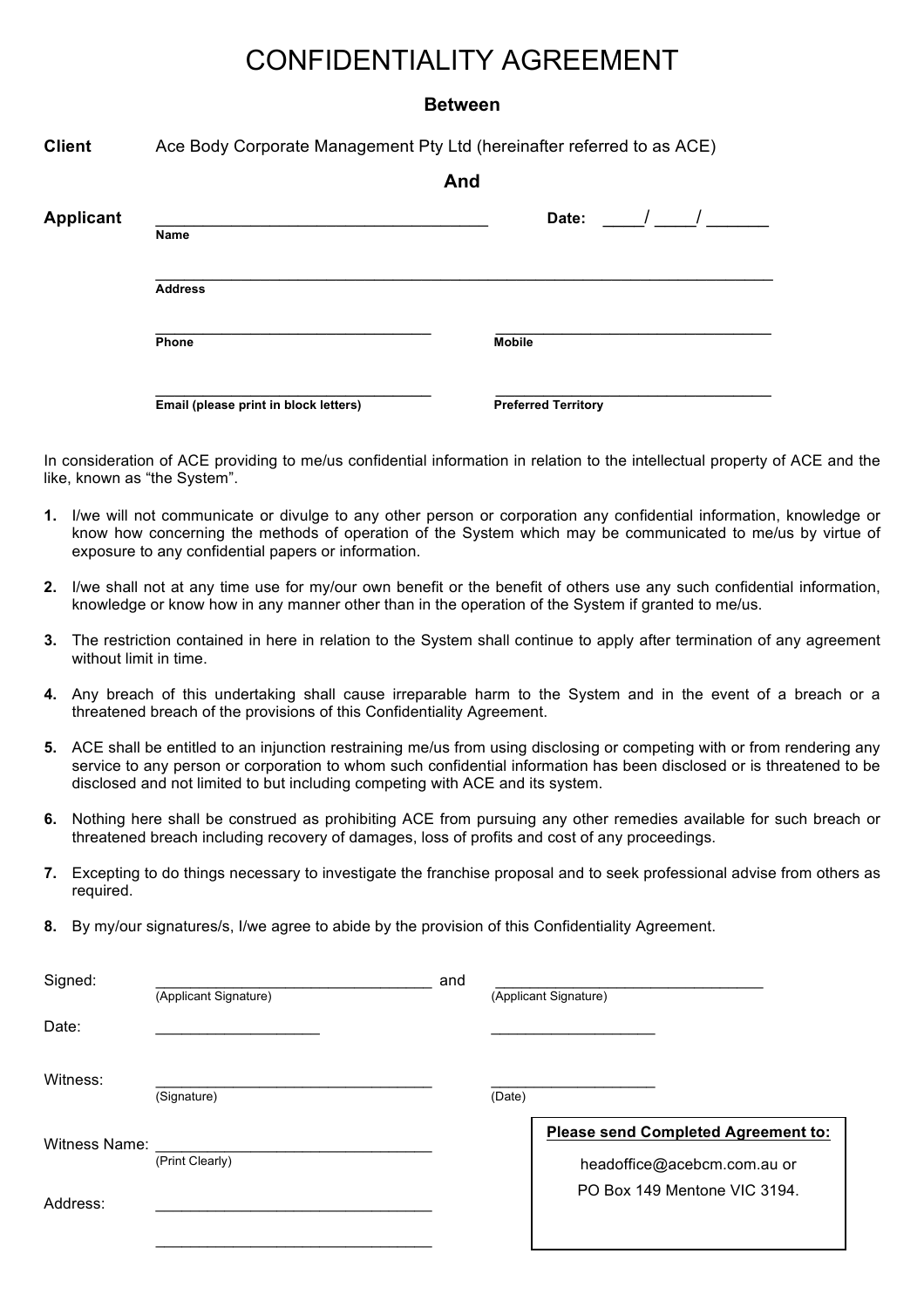

ACE BODY CORPORATE MANAGEMENT

PROFESSIONAL PERSONAL SERVICE

Please see attached copy of "Information statement for prospective franchisee" as required by clause 11(1) of the *Competition and Consumer (Industry Codes—Franchising) Regulation 2014*.

Please confirm receipt of this statement by completing the following form, initialling each page and returning the original to us as soon as possible to our address detailed below.

I/We have read and understood the information statement provided.

| Person 1   |                                                                    |
|------------|--------------------------------------------------------------------|
| Full Name: | <u> 1980 - Jan Samuel Barbara, margaret eta idazlea (h. 1980).</u> |
| Address:   |                                                                    |
| Telephone: |                                                                    |
| Date:      |                                                                    |
| Signed:    |                                                                    |
| Person 2   |                                                                    |
| Full Name: |                                                                    |
| Address:   |                                                                    |
| Telephone: |                                                                    |
| Date:      |                                                                    |
| Signed:    |                                                                    |

Ace Body Corporate Management Pty Ltd Phone: **(03) 9239 5400** Fax: **(03) 9239 5599** PO Box 149 Mentone VIC 3194 headoffice@acebodycorp.com.au www.acebodycorp.com.au ABN 96 069 228 904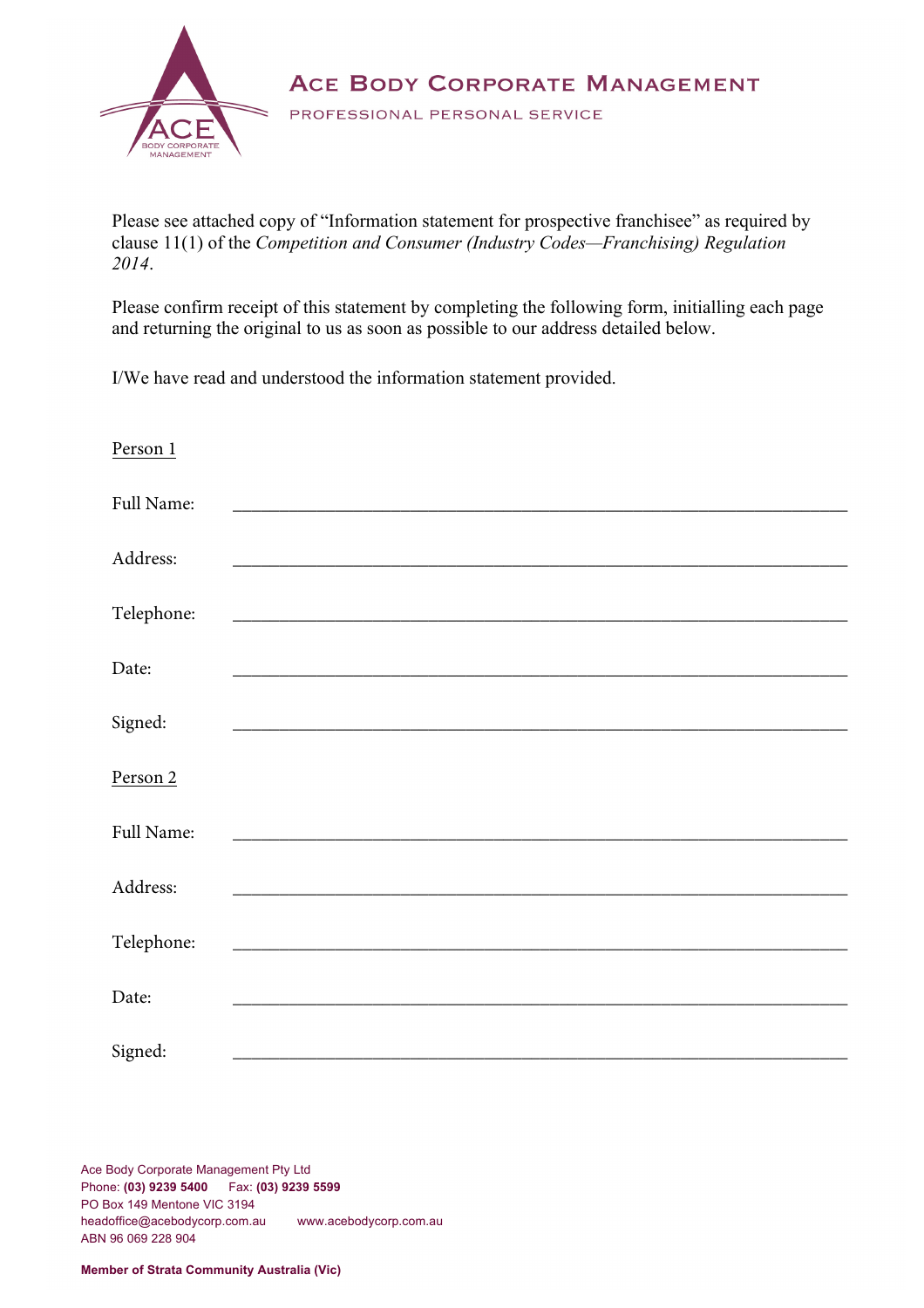# INFORMATION STATEMENT FOR PROSPECTIVE FRANCHISEES

# **BEFORE YOU SIGN THE FRANCHISE AGREEMENT**

*Entering a franchise is a big decision. Before you sign a franchise agreement, have you checked these important things off the checklist?*

| Learn about franchising       | Franchisees who participate in pre-entry training tend to have<br>better relationships with their franchisor and be more successful<br>in business. Free, online courses for prospective franchisees can<br>be found at www.accc.gov.au/franchising-education-program.<br>Information about franchising in English and other languages<br>can be found at www.accc.gov.au/buyingafranchise. |
|-------------------------------|---------------------------------------------------------------------------------------------------------------------------------------------------------------------------------------------------------------------------------------------------------------------------------------------------------------------------------------------------------------------------------------------|
| Conduct due diligence         | The best way to get to know the franchise business is to<br>thoroughly research the franchise system and study the<br>disclosure document, the franchise agreement and any other<br>documents provided by the franchisor. You can also talk to<br>current and former franchisees to understand what they find<br>rewarding and challenging about the business.                              |
| Get professional advice       | It's important to get legal, accounting and business advice from<br>independent professionals with expertise in franchising. They will<br>see risks you can't and will help you in your decision making.                                                                                                                                                                                    |
| <b>Consider other options</b> | Looking at more than one franchise business is a good way<br>to test if this is the right franchise for you.                                                                                                                                                                                                                                                                                |

Initials \_\_\_\_\_\_\_\_\_

*This document contains a copy of the Information Statement as set out in Annexure 2 of the Competition and Consumer (Industry Codes—Franchising) Regulation 2014 (Cth)*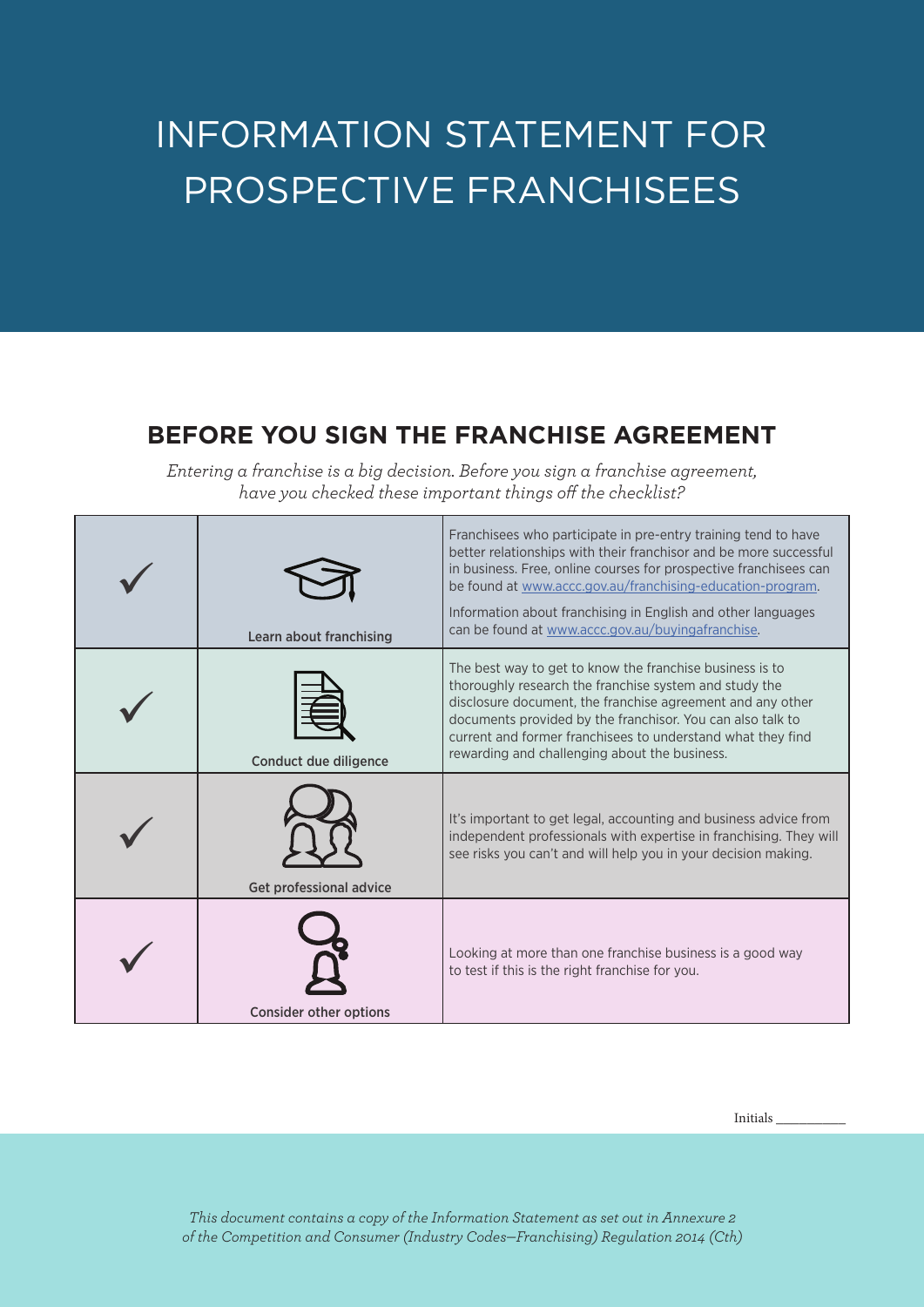# **WHAT IS FRANCHISING?**

*It is important that you understand what franchising is before you enter a franchise agreement*

Franchising is a way of doing business based on a brand name and business system. Usually the franchisor controls the system closely. The franchisor grants you the right to operate a business in line with its system, normally for a set period of time.

As a result, you may be limited in the changes you can make in the business without the agreement of the franchisor.

#### *So in some ways your franchise is your business and in some ways it is not your business.*

You will usually be bound by confidentiality obligations. This may include limits on your rights to discuss the franchise business with third parties or to use the franchisor's intellectual property or business system outside the franchise.

As the franchise adjusts to meet changes in the market, the franchisor might make changes to the franchise system. A franchisor may be able to make these changes, even if you don't agree with them.

# **Benefits**

*Some franchise systems offer benefits other types of businesses cannot*

- an existing product or service
- an existing reputation and image
- a pool of resources to fund advertising
- economies of scale when purchasing supplies

Not all franchise systems offer the benefits listed above - and franchising also involve risks.

# Risks

*Even with a well-established brand, franchising is not risk free*

#### Watch out for site turnover

Look for warning signs about a franchise system like the turnover of sites. If one site has had many owners (known as churning) it could mean it is not in a suitable location. A high turnover across a system might indicate the system has expanded too quickly or without a plan to make existing businesses successful (known as burning).

#### Think about potential unexpected expenses

Franchisors can impose significant capital expenditure on you if certain conditions are met. For example, if some conditions are met a franchisor can make you pay for new equipment or to refurbish your store - even if it costs you a lot of money.

#### If something is important, make sure it's in the franchise agreement

Some franchise agreements contain 'no agent' and 'entire agreement' clauses. Franchisors usually include these clauses so the terms of the franchise agreement can override any previous information provided to you. This could include all verbal or written information from an agent, the franchisor or an associate of the franchisor. If there is something important that you've been promised verbally or in writing that is not in the franchise agreement, consider the risk you are taking.

You can choose not to sign the agreement.

These are not the only risks. Can you think of more?



Initials \_\_\_\_\_\_\_\_\_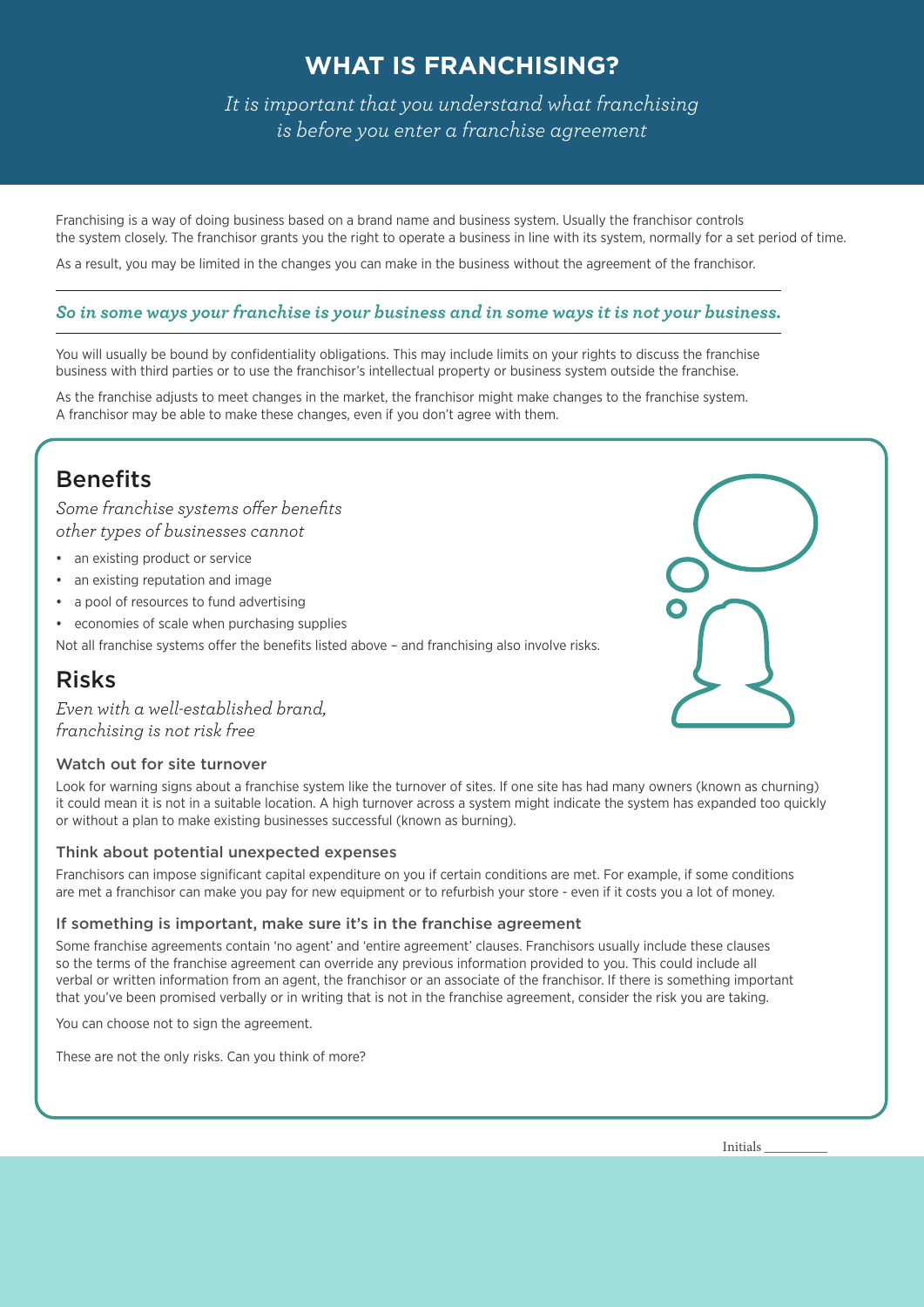# **BEFORE YOU SIGN THE FRANCHISE AGREEMENT**

*Take your time to do your research and seek professional advice. If the franchisor tries to rush you, remember you can walk away. There will always be other opportunities.*

You will have lots of questions to ask your franchisor, professional advisers and current and former franchisees. Here are some more questions to consider:

#### Franchisor experience and reputation

- How long has the franchise system been operating? What success has it had and where? The economy has its ups and downs. Consumer demand for products or services is not the same in every geographical area.
- What experience does the franchisor and its key staff have in managing a business?

#### Start-up costs

- How much working capital or extra funds will you need to get the business established?
- How long will it take you to break even after paying the costs of setting up the business?

#### Ongoing costs

- Can you only get products from an approved supplier?
- Does the franchisor receive rebates from suppliers and how is that rebate used?
- Will you pay franchise fees even if you are not making a profit?
- Will you make enough money to pay yourself as well as any staff? Labour costs can be hard to estimate. It is up to you to know what employment laws apply and to comply with them. The Fair Work Ombudsman can help you understand workplace rights and obligations: [www.fairwork.gov.au/franchises](http://www.fairwork.gov.au/franchises)
- What happens when there is 'wastage' and 'shrinkage' with products? Some franchise agreements include clauses on wastage and shrinkage. Wastage usually refers to products that are no longer fit for sale. Shrinkage can include theft, another loss or accounting error.

#### Earnings

- Have any profit or earning promises been made to you? Ask current and former franchisees if profit or earning promises were kept. Their contact details will be in the Disclosure Document.
- Will you have an exclusive territory in which to operate your business?
- Does your franchisor have the ability to compete with you online?

#### **Changes**

• What changes can be made without your approval and how will this impact your business?

#### Franchisor-franchisee relationships

• What are the dispute resolution procedures? Will the franchise agreement include a commitment by the franchisor to binding arbitration? Arbitration can be a quicker and less expensive way to resolve disputes than going to court. It might be hard to imagine needing arbitration, but it could become important if things go wrong.

#### What happens at the end of

- a franchise agreement?
- Will you be able to renew the agreement if you want to? Are there conditions on this?
- What rules apply if you want to sell the business before the end of the term?
- When the franchise term ends, what are you entitled to (such as paid market value for your equipment or for goodwill), and what happens if you are in debt? Goodwill usually refers to the market value added to the franchise business by the franchisee for example, by building a client-base. However, in franchising, franchisees often have limited rights once the franchise agreement ends. You may not get any value for goodwill at the end.
- Are there any restrictions on you starting a similar business if the agreement is not renewed? It's a good idea to obtain legal advice on restraint of trade clauses.
- If the franchise ends unexpectedly, how would this impact you? Are you aware of the types of events that may lead to non-renewal or termination of an agreement? For example, if the franchisor becomes insolvent, you may not be compensated for the loss of your business. Nor may you get back the money you contributed to a marketing fund.

Speak to former franchisees to find out what happened at the end of their agreement. Their contact details are in the Disclosure Document.